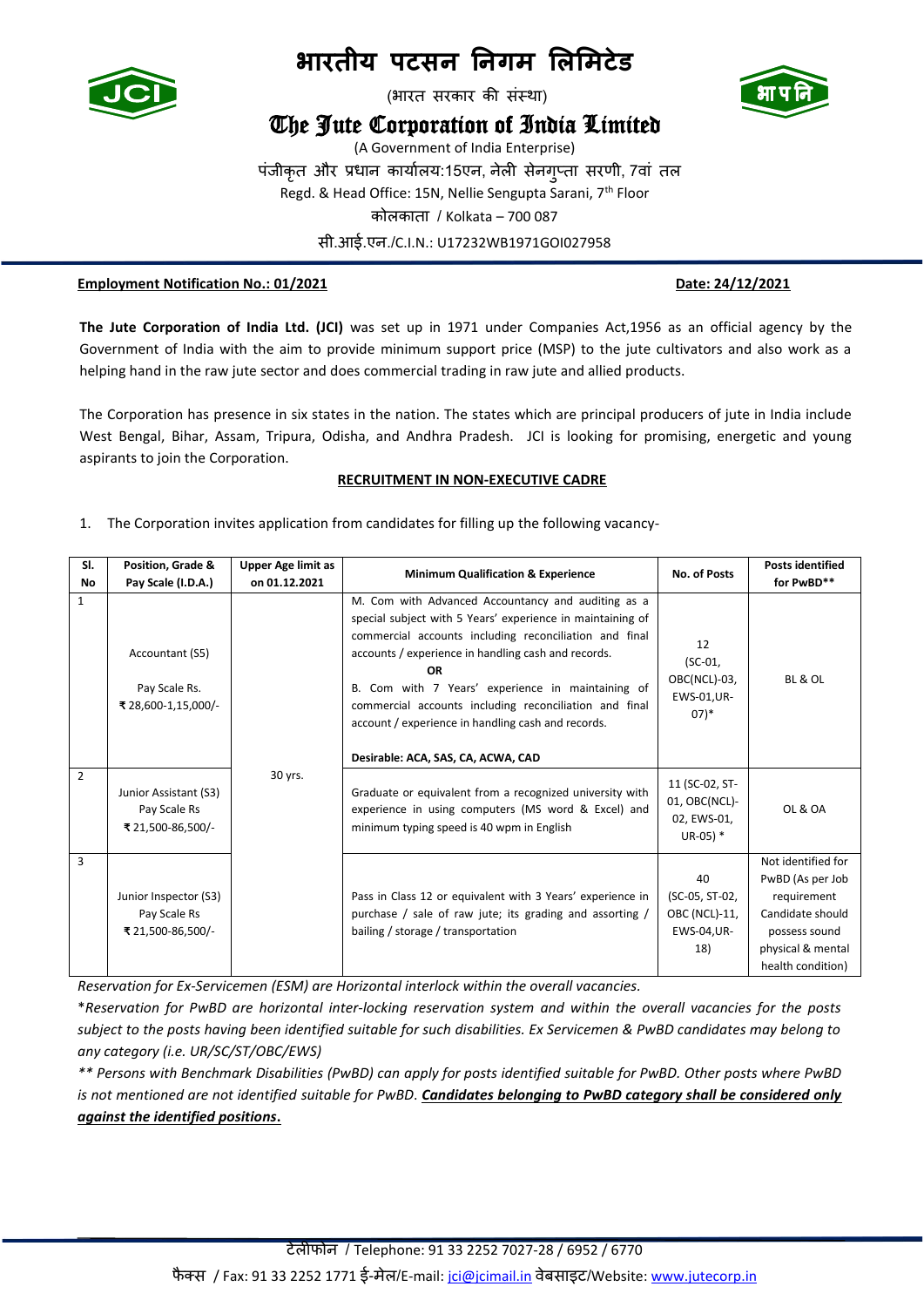

(भारत सरकार की संस्था)

## The Jute Corporation of India Limited



(A Government of India Enterprise) पंजीकृत और प्रधान कार्ाालर्:15एन, नेली सेनगुप्ता सरणी, 7वां तल Regd. & Head Office: 15N, Nellie Sengupta Sarani, 7th Floor कोलकाता / Kolkata – 700 087 सी.आई.एन./C.I.N.: U17232WB1971GOI027958

### **2. Age Limit (with age relaxation as per Govt. of India norms)**

|   | Category               | Max Age (as on 01.12.2021)                |
|---|------------------------|-------------------------------------------|
|   | UR/OBC (Creamy Layer)  | 30 Years                                  |
|   | OBC (Non-Creamy Layer) | 33 Years                                  |
| 3 | SC/ST                  | 35 Years                                  |
| 4 | PwBD                   | 40 Years                                  |
|   | PwBD+SC/ST             | 45 Years                                  |
| 6 | PwBD+OBC(NCL)          | 43 Years                                  |
|   | Ex-Servicemen          | As per Govt. of India guidelines in force |

a) SC/ST/OBC(NCL)/EWS candidates applying for a post where there are no vacancies in their respective reserved categories will be treated as General candidates and no relaxation in any criteria will be applicable to those candidates. However, in case they claim any benefits, they are required to submit their caste certificate, in the Government prescribed format from the designated authority indicating clearly the candidate's caste, the Act/Order under which the caste is recognized as SC/ST/OBC (NCL) and the Village/Town the candidate is ordinarily a resident of. Similarly, the candidates under EWS category will have to submit the certificate from the designated authority. PwBD category will have to submit the disability certificate from the designated authority indicating clearly the percentage of disability.

b) If the SC/ST/OBC/EWS/PwBD or any other certificate has been issued in a language other than English/Hindi, the candidates will be required to submit a self-certified translated copy of the same either in English or Hindi. JCI reserves the right to verify the genuineness of the certificate and in case of false findings, necessary action will be taken against such candidates as per rules of Corporation.

c) Candidates belonging to OBC category but falling in creamy layer are not entitled to OBC reservation benefits. Accordingly, such candidates may choose the appropriate tab in the online job application portal, provided they meet all other criteria as applicable. JCI being a Central Public Sector Enterprise, only those communities that are mentioned in the common list of OBC notified by Government of India shall be treated as OBC for the purpose of reservation for employment, the relevant list can be viewed at [http://www.ncbc.nic.in.](http://www.ncbc.nic.in/) Accordingly, for claiming the benefit of OBC (NCL) category, candidate should submit & shall subsequently produce his latest caste certificate in the proforma prescribed by Government of India, applicable for purpose of reservation in appointment to posts under Govt. of India/Central Government /Public Sector Undertaking, as contained in DOPT Memo No.36036/2/2013- Estt./(Res.) dated 30.05.2014 from a **Competent Authority issued not earlier than 06 months from the issuing of advertisement date.**

d) Ex-Servicemen (ESM): Age relaxation will be granted to the ex-servicemen who have served in the Armed Forces to the extent of their service in the Armed Forces and the resultant age should not exceed the maximum age limit prescribed for the post by more than 03 years.

e) Persons with Benchmark Disabilities (PwBD): Only such person, who suffers from not less than 40% of relevant Disability are eligible to be considered under PWD as per "The Persons with Disabilities (Equal Opportunities, Protection of Rights & Full Participation) Act-1995" & "The Rights of Persons with Disabilities Act, 2016".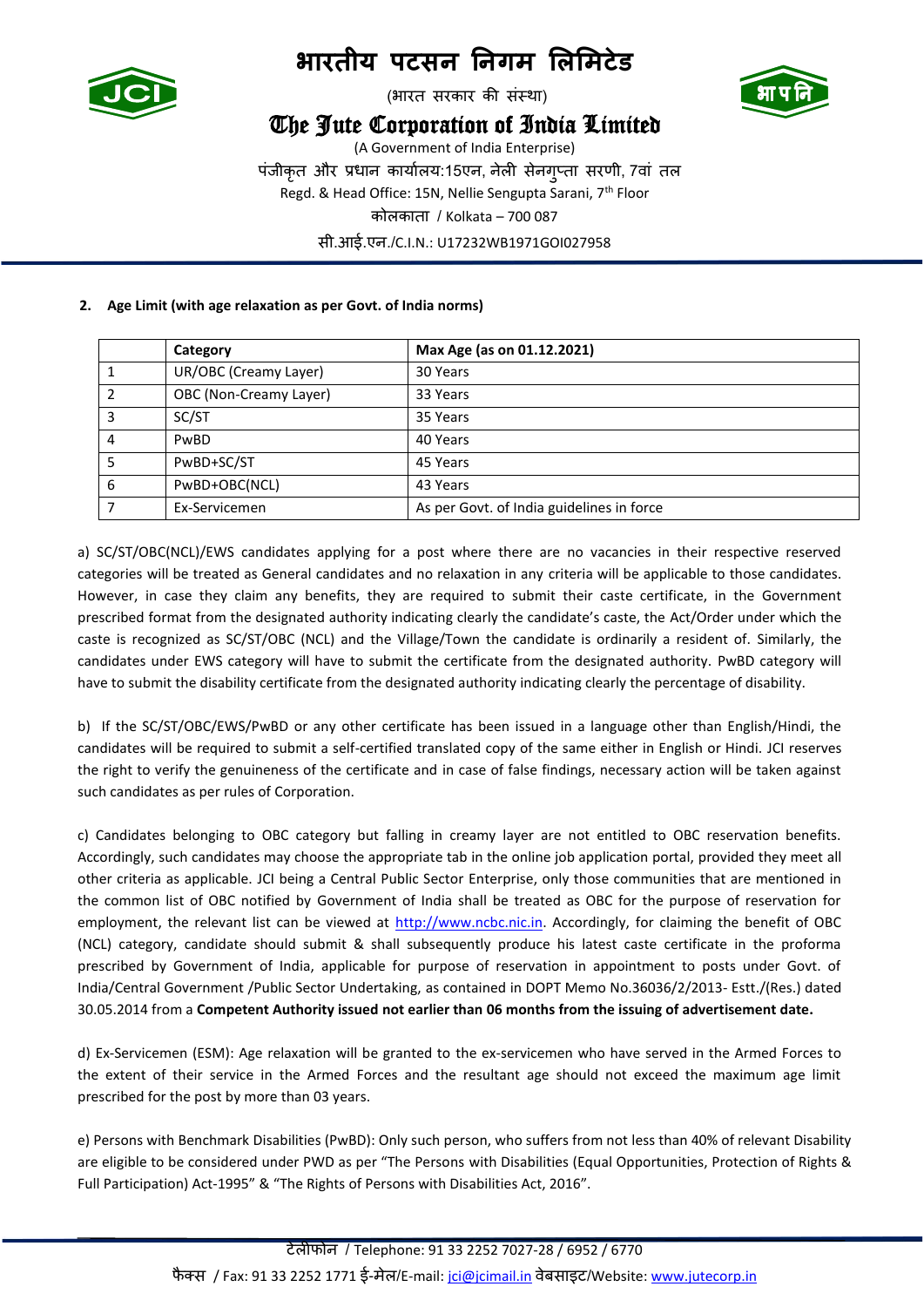

(भारत सरकार की संस्था)

### The Jute Corporation of India Limited



(A Government of India Enterprise) पंजीकृत और प्रधान कार्ाालर्:15एन, नेली सेनगुप्ता सरणी, 7वां तल Regd. & Head Office: 15N, Nellie Sengupta Sarani, 7<sup>th</sup> Floor कोलकाता / Kolkata – 700 087 सी.आई.एन./C.I.N.: U17232WB1971GOI027958

### **3. HOW TO APPLY**

- I. Candidates are requested to apply Online through the link given in the portal of The Jute Corporation of India Ltd. viz. [www.jutecorp.in](http://www.jutecorp.in/) under Recruitment tab against Advertisement Notification No. 01/2021. However, before applying, candidates are requested to go through advertisement very carefully regarding the details of posts and eligibility criteria thereon. All the eligible candidates are requested to apply **online only** through the link provided in the website **www.jutecorp.in**. Applications received through any other mode would not be accepted and summarily rejected. The application portal shall go live on and from 11am onwards on 24<sup>th</sup> day of December,2021.
	- a. The eligible candidates are required to keep the following items handy before filling of the online applications:
		- i. Valid E-Mail ID
		- ii. Valid Mobile No.
		- iii. Personal and Educational qualification details
		- iv. Details of Debit Card/Credit Card/Net Banking for making fee ₹200/-, wherever applicable.
		- v. Scanned Copy of Recent Photograph (not more than 3 weeks old in jpg/jpeg format)
		- vi. Scanned Copy of Signature with Black/Blue ink pen.
		- vii. Scanned Copies of documents (in pdf format), as follows:
			- a) Documentary proof of Date of Birth (Matriculation/10th/12th /HSC/Birth Certificate)
			- b) Final/Provisional Degree/Certificate for H.S/Graduation/Post Graduation, as applicable
			- c) Appropriate Certificate in respect of reserved categories in prescribed format (OBC Non-Creamy Layer, SC, ST, EWS)
			- d) PWD Certificate in case of Persons with Disability candidates in prescribed format
			- e) Service Certificate in case of Ex-servicemen.
- II. **IMPORTANT NOTE**: CANDIDATES ARE ADVISED TO FILL THEIR CORRECT AND ACTIVE E-MAIL ADDRESS ALONG WITH A VALID MOBILE NUMBER IN THE APPLICATION PORTAL AS, ALL CORRESPONDENCE WILL BE MADE BY THE COMPANY THROUGH E-MAIL & MOBILE ONLY. JCI will not be responsible for bouncing of any e-mail and/or SMS sent to the candidates.
- III. No modifications are allowed after candidate submits the online application form. If any discrepancies are found in the data filled by the candidate online and that with the original testimonies, the candidature of such candidates is liable to be rejected. Hence, utmost care should be taken to furnish correct details.
- IV. The candidates are advised to submit the application well in advance without waiting for the closing date.
- V. The Company reserves the right to reschedule the CBT date & venue etc. or alter any of the advertised condition depending upon the circumstances, if at all required.
- VI. Further, candidates are advised to go through the general instructions available in the application portal, prior to filling up the online application form.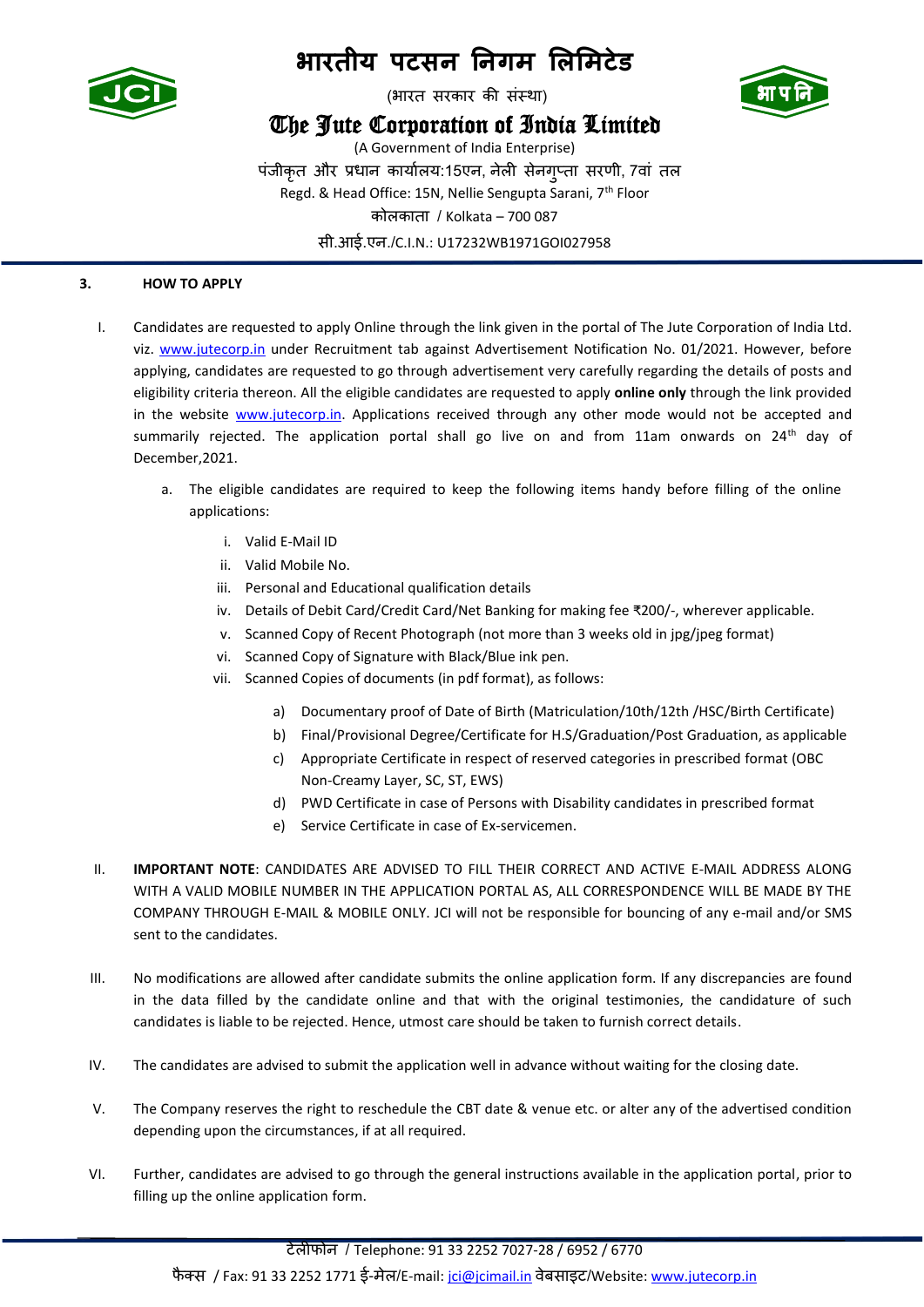

(भारत सरकार की संस्था)

### The Jute Corporation of India Limited



(A Government of India Enterprise) पंजीकृत और प्रधान कार्ाालर्:15एन, नेली सेनगुप्ता सरणी, 7वां तल Regd. & Head Office: 15N, Nellie Sengupta Sarani, 7<sup>th</sup> Floor कोलकाता / Kolkata – 700 087 सी.आई.एन./C.I.N.: U17232WB1971GOI027958

### **4. NON-REFUNDABLE APPLICATION FEE.**

- I. General, OBC and EWS category candidates are required to pay ₹200/- as a Non-refundable application fee through the online payment gateway only.
- II. No other mode of payment of application fee would be accepted. Application fee once paid will not be refunded under any circumstances. Candidates are, therefore, advised to verify their eligibility before payment of application fee. SC/ST/PwBD/ESM category candidates are not required to pay any application fee. **It may also be noted that JCI does not seek any other charges/fees except the above-mentioned application fee.**

### **5. CBT**

- **i. Examination Venue**: The Computer Based Online Examination (CBT) will be held across most of the major cities of India. Candidates may opt for maximum 3 centres as per their preferences. However, final allocation of centre for CBT shall depend on the availability of seats and circumstances.
- **ii.** Computer Based On-line Examination: The On-line Examination will be of 90 minutes (in one sitting) and the total allotted marks shall be 100. The CBT shall be of objective in nature consisting of 100 number of questions with multiple choice answers. Each question shall carry 1 mark and there will be no penalty for wrong answers. No marks will be awarded for un-attempted questions. The question paper shall be bilingual i.e. English and Hindi only. Additionally, for the post of Junior Assistant, there will be a typing test on the very day of CBT, which shall be qualifying in nature.
- **iii.** In case of any ambiguity, the English version of the question shall be considered as valid.
- **iv.** Candidates are required to appear in the All-India Computer based Test at their own expenses and if qualified in the Computer Based Test, they will be called for document verification as per the merit in the CBT keeping in view the provision of reservations for SC/ST/OBC (Non-Creamy Layer)/PwBD/EWS. However, issuing of appointment letter will be subject to document verification report and other joining related formalities, as deemed fit.

### **6. SELECTION PROCESS**

Admission to the **Computer based On-line Examination (CBT)** will be purely provisional. Candidature will be subject to verification of antecedents/documents/declarations, as applicable.

### **7. GENERAL TERMS AND CONDITIONS**

- i) Computer proficiency is essential for all the posts.
- ii) Only Indian Nationals are eligible to apply.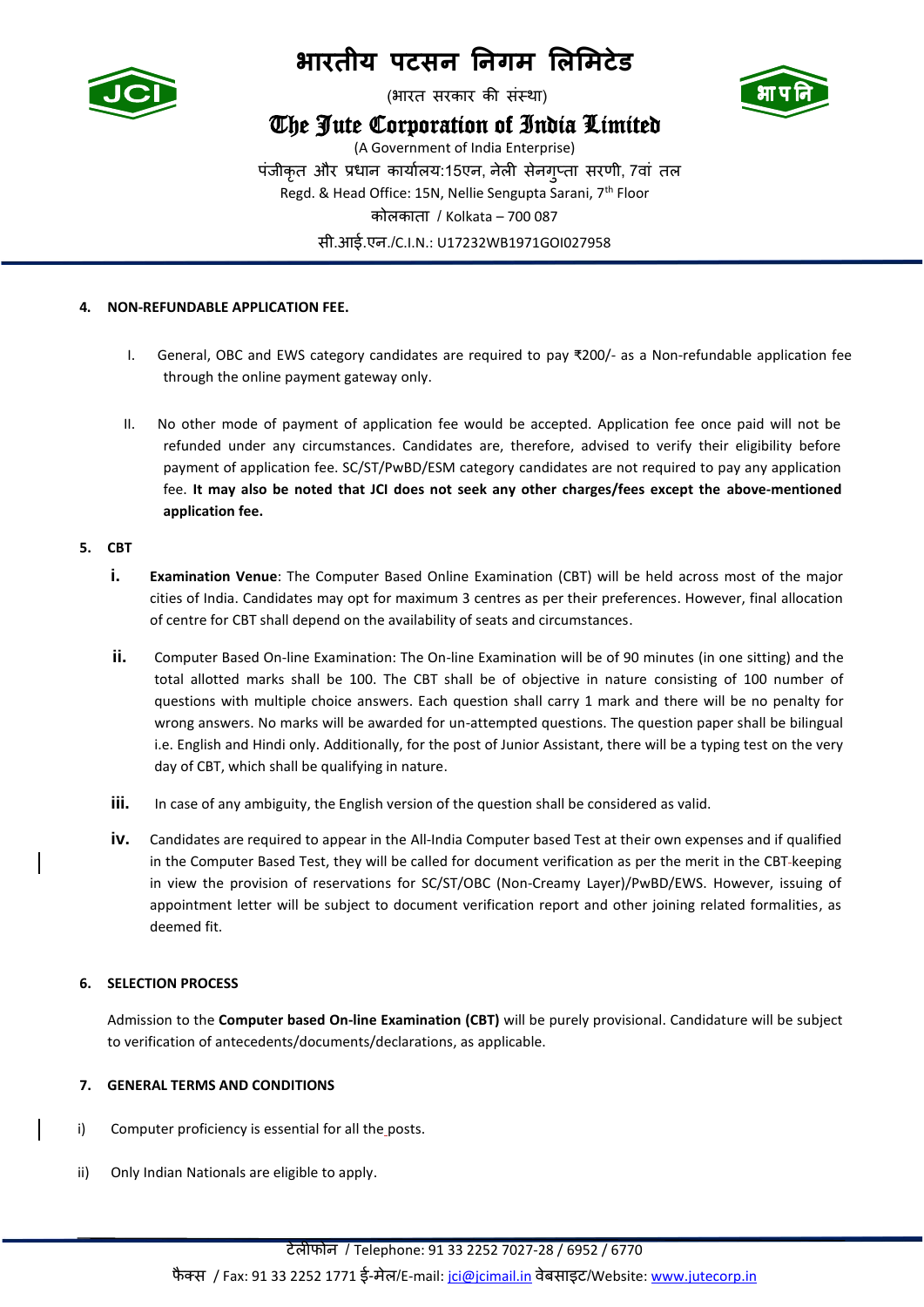

(भारत सरकार की संस्था)

### The Jute Corporation of India Limited



(A Government of India Enterprise) पंजीकृत और प्रधान कार्ाालर्:15एन, नेली सेनगुप्ता सरणी, 7वां तल Regd. & Head Office: 15N, Nellie Sengupta Sarani, 7<sup>th</sup> Floor कोलकाता / Kolkata – 700 087 सी.आई.एन./C.I.N.: U17232WB1971GOI027958

- iii) The candidates may note that the applications are to be made only through online application system as per the instructions given. **Applications made in any other manner shall not be considered and shall be summarily rejected**. Management will not be responsible for any application which is not received through online system. After completion of online registration and entering all the details, the candidates may take a print out of online application form for their records.
- iv) Medical Examination: Before joining the services of the Corporation, the shortlisted candidates will have to be medically fit for which they are required to undergo the necessary Medical Examination at their own cost.
- v) All the posts carry the liability of transfer across the country as per the discretion of the Management.
- vi) The Candidates selected for the post may be assigned other responsibilities in the interest of the Corporation as and when required.

vii) The shortlisted candidates to be called for document verification will be communicated through their registered email id which was given by the candidates while registration.

viii) No TA will be provided for attending the Computer Based Test. However, for attending document verification after qualifying the CBT, outstation candidates will be given AC-III Tier Rail fare "to and fro" by the shortest route, subject to production of ticket as a proof of journey for attending the document verification process.

ix) Issue of Admit Card for the CBT, qualifying for examination & calling for document verification does not confer any right of acceptance of candidature and should not be construed as an acknowledgment of fulfilling the eligibility criteria for the post. It does not give indefeasible right to an individual for employment with JCI.

x) The number of vacancies is tentative and may increase or decrease at the absolute discretion of JCI. Accordingly, depending on the requirement, the Company reserves the right to fill or not to fill or partially fill any of the above vacancies/ cancel/ restrict/enlarge/curtail the recruitment/selection process, if need so arises, without any further notice whatsoever and without assigning any reason thereof.

xi) The date for reckoning the age, qualification, experience etc. shall be as on **01.12.2021.**

xii) While applying for any post, the applicants should ensure that he/she fulfills the eligibility and all other norms mentioned therein, as on the specified dates and that the particulars furnished are correct in all respects. In case, it is detected at any stage of recruitment that the candidates do not fulfill the eligibility norms and/or that he/she has furnished any incorrect/false information or has suppressed material facts, his/her candidature will stand automatically cancelled. If any of the above shortcoming(s) is/are detected after appointment his/her services are liable to be terminated without any notice. The Company is looking for dynamic and target oriented person who can contribute in the above position with best effort of their ability.

xiii) In case a person does not join the post after selection he / she will be debarred from being considered for any other position in the Corporation for a minimum period of two years from his / her date of selection.